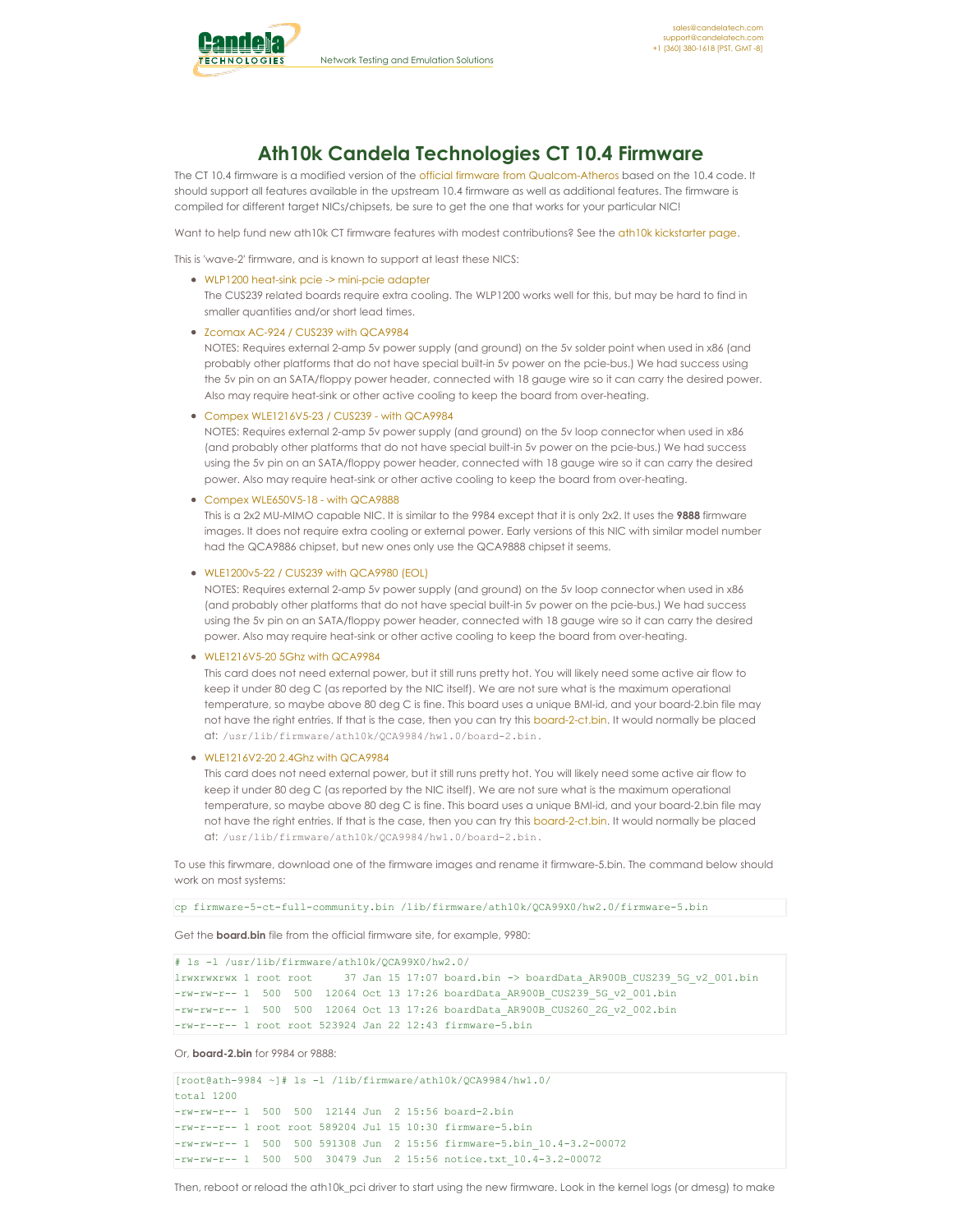sure the firmware version contains '-ct', such as: 10.4.3-ct-xtH-007-a5ece62

For more advanced configuration options, see [below](#page-0-0).

There are two types of CT firmware: **The community version supports all features EXCEPT connecting multiple vifs to the same AP when using encryption.** The community version may be used for any purpose allowed by the official firmware from Qualcom-Atheros, including commercial applications. See below for firmware images compiled for more specific purposes. If using ath10k-ct driver (which is suggested), then the suggested firmware variant is: **firmware-5-ct-htt-mgtcommunity**.

[firmware-5-ct-full-community.bin](http://www.candelatech.com/downloads/ath10k-10-4/firmware-5-ct-full-community.bin) (latest) 9980 | [9984](http://www.candelatech.com/downloads/ath10k-9984-10-4/firmware-5-ct-full-community.bin) | [4019](http://www.candelatech.com/downloads/ath10k-4019-10-4/firmware-5-ct-full-community.bin) | [9888/9886](http://www.candelatech.com/downloads/ath10k-9888-10-4/firmware-5-ct-full-community.bin).

The non-commercial firmware from Candela Technologies does support multiple station vifs connecting to a single AP **(really, it supports rx-software-crypt, which is the enabling feature).** The non-commercial firmware is NOT freely available. It is restricted to non-commerical use unless you arrange a commercial-use license with Candela Technologies. Contact sales@candelatech.com for additional information on this topic.

Any and all bug reports involving this firmware (and the modified kernels from Candela Technologies) should be sent to **support@candelatech.com. Qualcom-Atheros is not responsible for the changes made to the modified firmware and** should not be bothered with bug reports relating to it. Reports of success are welcome as well! To submit a useful bug report, please include kernel logs, especially any firmware crash logs. These crash logs are often chunks of ascii hex. Candela has tools that can usually decode these, but due to NDA issues, these tools may not be shared with the general public. Candela engineers will attempt to decode any reported crashes and provide help as possible. Note that unless you have a contract with Candela that provides otherwise, any help with bugs may be slow or even not much actual help at all. Please also report the kernel version and any other details about how the problem was triggered.

Candela offers paid support options, please contact sales@candelatech.com ifyou have interest.

See the bottom of this page for some common crash signatures.

# **CT 10.4 Firmware Differences from Official QCA Firmware**

The ath10k 10.4 firmware from Candela is based on the 10.4.3.3-25 firmware from QCA, but has some added features and fixes (and probably a few added bugs). Some notable differences are listed below. Most of these require the kernel modifications in the 4.4 or later Candela Linux kernels, but the firmware images should work on un-modified kernels for the standard features.

Most of the 10.1 CT features have now been ported to 10.4.

- Optimized tx-credits handling. Host driver can configure maximum tx-credits and firmware will return credits immediately so less flush-mgmt hacks are needed on host.
- Supports reporting tx-rate to the sending stack.
- Supports configuring the firmware tx-buffer count below 1024 (diet variants only, since they compile out the descriptor-management code that likes to assert when too few tx-descriptors are configured.)
- Supports rx-software-crypt (non-commercial version only, unless you purchase commercial license.). This enables having multiple station VIFs connect to the same AP. Decrypt is done on CPU, so it is relatively slow, especially on slower CPUs.
- Support IBSS (ADHOC) mode.
- Optimized firmware memory usage to be more stable in strange configurations.
- Lots of bug fixes and hardening related to memory usage issues.
- Fix 802.11r (fast roaming) in station mode.
- Supports up to 36 station VIFS (64 with 9984 and 9888).

# **Known CT 10.4 Firmware/Kernel Bugs**

• See the [ath10k](http://www.candelatech.com/ath10k-bugs.php) bugs page to view or report bugs.

To take advantage of all of the CT firmware features, please consider using one of these kernels at <https://github.com/greearb>.

The CT firmware has a separate release number appended to the end of the version string. If the binaries do not yet exist, then the features that define them have not yet been implemented.

## **Ath10k CT 10.4.3 Beta 13**

This is code is not being changed much, and should be considered for stable use now.

See BETA [release](http://www.candelatech.com/downloads/ath10k-10-4b/ath10k-fw-beta/release_notes_5.txt) notes for details.

# **[firmware-5-ct-full-community.bin](http://www.candelatech.com/downloads/ath10k-10-4b/ath10k-fw-beta/firmware-5-ct-full-community.bin) 9980 | [9984](http://www.candelatech.com/downloads/ath10k-9984-10-4b/ath10k-fw-beta/firmware-5-ct-full-community.bin) | [4019](http://www.candelatech.com/downloads/ath10k-4019-10-4b/ath10k-fw-beta/firmware-5-ct-full-community.bin) | [9888](http://www.candelatech.com/downloads/ath10k-9888-10-4b/ath10k-fw-beta/firmware-5-ct-full-community.bin)**

No CT-HTT-MGT feature, no upstream features compiled out (no diet), available for commercial and noncommercial use at no charge. This firmware should be a drop-in replacement for stock QCA firmware.

#### **[firmware-5-ct-community.bin](http://www.candelatech.com/downloads/ath10k-10-4b/ath10k-fw-beta/firmware-5-ct-community.bin) 9980 | [9984](http://www.candelatech.com/downloads/ath10k-9984-10-4b/ath10k-fw-beta/firmware-5-ct-community.bin) | [4019](http://www.candelatech.com/downloads/ath10k-4019-10-4b/ath10k-fw-beta/firmware-5-ct-community.bin) | [9888](http://www.candelatech.com/downloads/ath10k-9888-10-4b/ath10k-fw-beta/firmware-5-ct-community.bin)**

No CT-HTT-MGT feature. Swbmiss, beacon filtering, roaming code, descriptor-mgt is compiled out.

# **[firmware-5-ct-non-commercial-full.bin](http://www.candelatech.com/downloads/ath10k-10-4b/ath10k-fw-beta/firmware-5-ct-non-commercial-full.bin) 9980 | [9984](http://www.candelatech.com/downloads/ath10k-9984-10-4b/ath10k-fw-beta/firmware-5-ct-non-commercial-full.bin) | [4019](http://www.candelatech.com/downloads/ath10k-4019-10-4b/ath10k-fw-beta/firmware-5-ct-non-commercial-full.bin) | [9888](http://www.candelatech.com/downloads/ath10k-9888-10-4b/ath10k-fw-beta/firmware-5-ct-non-commercial-full.bin)**

No CT-HTT-MGT feature, no upstream features compiled out (no diet), supports rx-sw-crypt (commercial use not allowed unless you have a license from Candela Technologies.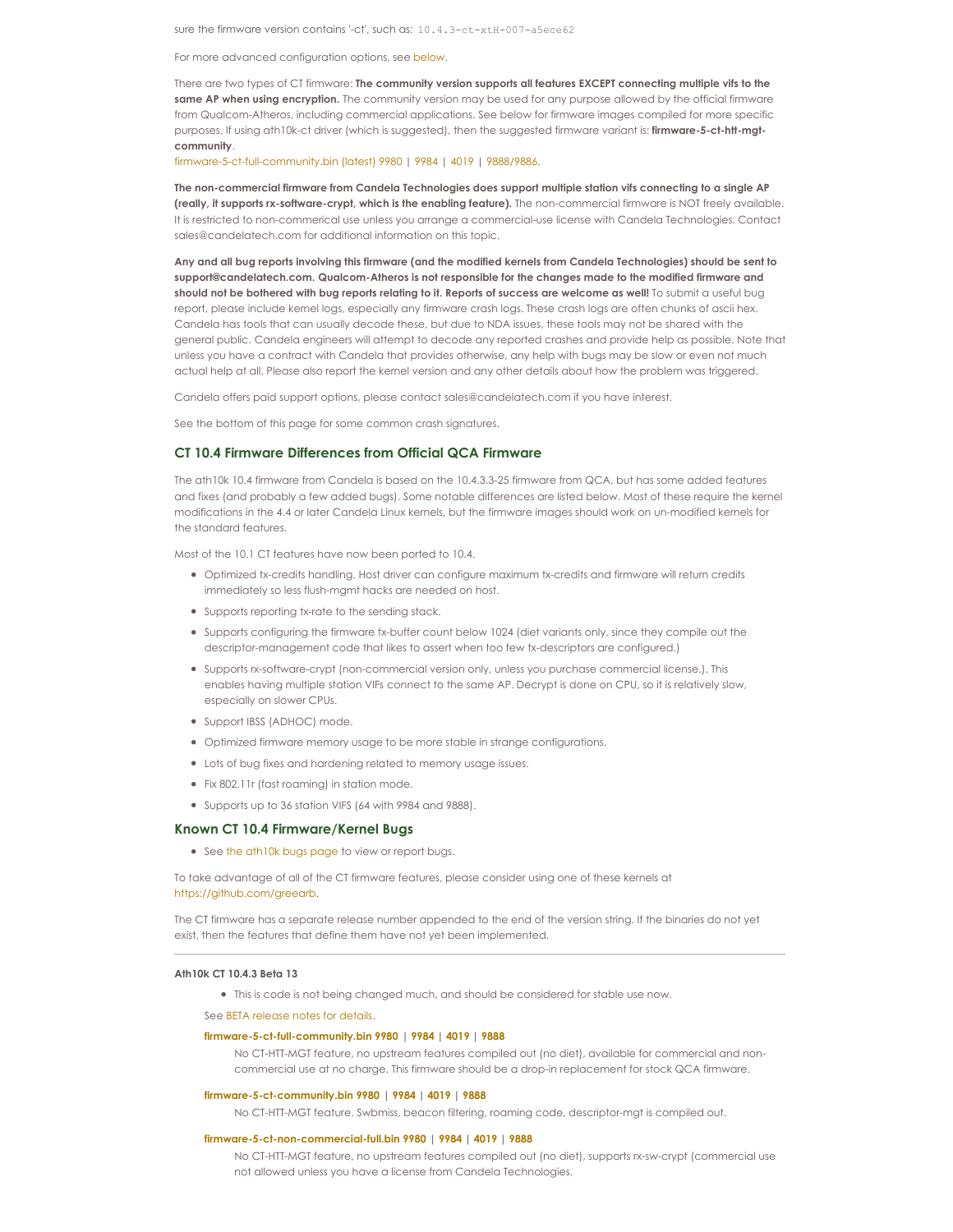These htt-mgt firmwares require a driver patch. See release notes.

#### **[firmware-5-ct-full-htt-mgt-community.bin](http://www.candelatech.com/downloads/ath10k-10-4b/ath10k-fw-beta/firmware-5-ct-full-htt-mgt-community.bin) 9980 | [9984](http://www.candelatech.com/downloads/ath10k-9984-10-4b/ath10k-fw-beta/firmware-5-ct-full-htt-mgt-community.bin) | [4019](http://www.candelatech.com/downloads/ath10k-4019-10-4b/ath10k-fw-beta/firmware-5-ct-full-htt-mgt-community.bin) | [9888](http://www.candelatech.com/downloads/ath10k-9888-10-4b/ath10k-fw-beta/firmware-5-ct-full-htt-mgt-community.bin)**

Has CT-HTT-MGT feature, no upstream features compiled out (no diet), available for commercial and noncommercial use at no charge.

# **[firmware-5-ct-htt-mgt-community.bin](http://www.candelatech.com/downloads/ath10k-10-4b/ath10k-fw-beta/firmware-5-ct-htt-mgt-community.bin) 9980 | [9984](http://www.candelatech.com/downloads/ath10k-9984-10-4b/ath10k-fw-beta/firmware-5-ct-htt-mgt-community.bin) | [4019](http://www.candelatech.com/downloads/ath10k-4019-10-4b/ath10k-fw-beta/firmware-5-ct-htt-mgt-community.bin) | [9888](http://www.candelatech.com/downloads/ath10k-9888-10-4b/ath10k-fw-beta/firmware-5-ct-htt-mgt-community.bin)**

Has CT-HTT-MGT feature. This is a diet build with un-needed features compiled out. This is the suggested variant to use if you are unsure.

# **[firmware-5-ct-htt-mgt-community-qcache.bin](http://www.candelatech.com/downloads/ath10k-10-4b/ath10k-fw-beta/firmware-5-ct-htt-mgt-community-qcache.bin) 9980 | [9984](http://www.candelatech.com/downloads/ath10k-9984-10-4b/ath10k-fw-beta/firmware-5-ct-htt-mgt-community-qcache.bin) | [4019](http://www.candelatech.com/downloads/ath10k-4019-10-4b/ath10k-fw-beta/firmware-5-ct-htt-mgt-community-qcache.bin) | [9888](http://www.candelatech.com/downloads/ath10k-9888-10-4b/ath10k-fw-beta/firmware-5-ct-htt-mgt-community-qcache.bin)**

Has CT-HTT-MGT feature. This is a diet build with un-needed features compiled out. This build enables qcache swap-firmware-memory-to-host feature, like upstream QCA firmware. This may allow more stations to associate. It may work around some strange bugs reported by one user, but in general it needs more testing. It received more testing around Octobe 6, 2020, and serious bugs were found as soon as it started swapping memory to host. This qcache support is NOT ready for general use at this time. --Ben

# **[firmware-5-ct-non-commercial-full-htt-mgt.bin](http://www.candelatech.com/downloads/ath10k-10-4b/ath10k-fw-beta/firmware-5-ct-non-commercial-full-htt-mgt.bin) 9980 | [9984](http://www.candelatech.com/downloads/ath10k-9984-10-4b/ath10k-fw-beta/firmware-5-ct-non-commercial-full-htt-mgt.bin) | [4019](http://www.candelatech.com/downloads/ath10k-4019-10-4b/ath10k-fw-beta/firmware-5-ct-non-commercial-full-htt-mgt.bin) | [9888](http://www.candelatech.com/downloads/ath10k-9888-10-4b/ath10k-fw-beta/firmware-5-ct-non-commercial-full-htt-mgt.bin)**

Has CT-HTT-MGT feature, no upstream features compiled out (no diet), supports rx-sw-crypt (commercial use not allowed unless you have a license from Candela Technologies.

#### **Ath10k CT 10.4 Release 13**

- Dec 13 2018: Fix ct-sta mode, it was not installing bcast keys properly. The symptom was MMIC failures among other things.
- Dec 17 2018: The TSF is only allocated when a vdev goes UP, not started. But the beacon code was testing for 'STARTED'. This lets the beacon code hit an assert where tsf-id is not assigned for an AP. Fix this by checking for UP in most code.
- Dec 17 2018: Attempt to fix live-lock related to cleaning up cached pfsched commands. This hopefully resolves problems with an earlier patch I made in this area to work around a different problem.
- Dec 19 2018: Add check for null tid/peer/vdev in tx stat code. This could cause crashes because a peer can be deleted with pending frames in the tx queues, so the tx complete callbacks happen after peer object is gone.
- Jan 2, 2019: Rebase patches to make 9980 bisectable.
- Jan 2, 2019: Fix scheduling related assert when wal-peer is deleted with pending tx buffers (bug 54, and others)
- Jan 7, 2019: Fix specifying retransmits for AMPDU frames. It was previously ignored since it is a 'software' retransmit instead of a hardware retransmit.
- Jan 9 2019: Fix potential way to get zero rates selected (and then assert)
- Jan 18 2019: pfsched has specific work-around to just return if we find invalid flags AND if we are in an out-of-order situation. Maybe this is last of the pfsched related issues (bug 54 and similar).
- Jan 24 2019: The rcSibUpdate method can be called concurrently with IRQ tx-completion callback, and that could potentially allow the tx-completion callback to see invalid state and assert or otherwise mess up the rate-ctrl logic. So, disable IRQs in rcSibUpdate to prevent this. Related to bug 58.
- Jan 28 2019: Ensure that cached config is applied to ratectrl objects when fetched from the cache. This should fix part of bug 58.
- Jan 28 2019: Ensure that ratectrl objects from cachemgr are always initialized. This fixes another part of bug 58.
- Jan 30 2019: Better use of temporary rate-ctrl object. Make sure it is initialized, simplify code path. This finishes up porting forward similar changes I made for wave-1 firmware long ago, and fixes another potential way to hit bug-58 issues.
- Jan 30 2019: Cachemgr did not have a callback for when memory was logically freed. This means that peers could keep stale references to rate-ctrl objects that were in process of being DMA'd into to load a different peer's rate-ctrl state. This was causing the bugcheck logic to fail early and often, and Isuspect it might be a root cause of bug 58 as well. The fix is to add a callback and set any 'deleted' memory references to NULL so that we cannot access it accidentally. Thanks to excellent logs and patience from the bug-58 reporter!
- Feb 8, 2019: Fix rate-ctrl assert related to bad logic that tried to guess that lower bandwidth probes were automatically successful if higher was. The NSS mismatch that can happen here caused the assert. Just comment out the offending code (per comment from original QCA code). This is bug 69.
- Feb 10, 2019: Fix bssid mis-alignment that broke 4-addr vlan mode (bug 67). Original buggy commit was commit 2bf89e70ecd1eaf8d1c70df7d32f99d1e1c47fe3 dev-ds: Better packing of wal\_vdev struct.
- Feb 27. 2019: Support up to 32 AP vdevs. Previous to this, stack would be corrupted if you went past 16 AP vdevs.
- Feb 28, 2019: Support beacon-tx-wmi callback message. This lets driver properly clean up beacon buffers. In wave-1, this could crash the entire OS, but I didn't see the same crashes in wave-2, so maybe it is fixed in some other way. Add the feature regardless as it seems proper.
- March 6, 2019: Fix tx-status in case of NO-ACK. Previously random garbage was returned. It is mostly a reporting issue as far as the host is concerned.
- March 12, 2019: Fix crash when tearing down VI TID when pending frames exist. Could reproduce this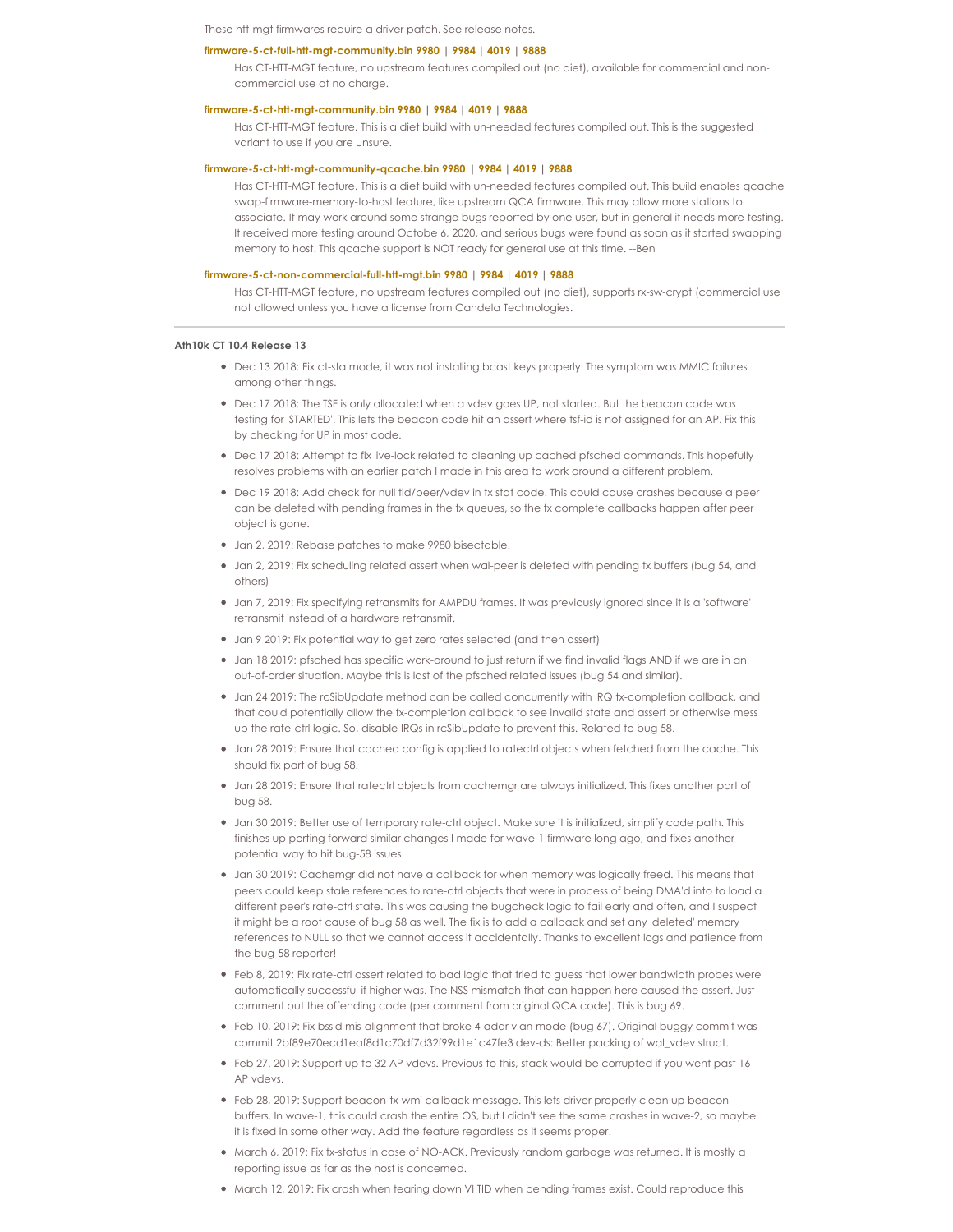while doing rmmod when VI traffic was flowing and PMF was enabled but broken. Bad luck could rarely cause it to happen in more normal config too.

- March 12, 2019: Support offloading decrypt of PMF blockack frames to the host. This lets us do blockack with PMF and rx-sw-crypt. Normal hwcrypt scenarios would not need this.
- March 22, 2019: Re-work problematic patch that attempted to fix transmit on non-QOS tids. It appears buggy in several ways, hopefully improved now. This was introduced last fall. See github bug 78.
- March 28, 2019: Fix off-channel scanning while associated in proxy-station mode.
- March 29, 2019: Fix sometimes sending mgt frames on wrong tid when using htt-mgt. This bug has been around since Ifirst enabled htt-mgt mode.
- April 8, 2019: When setting keys, if high bit of high value of key\_rsc\_counter is set to 0x1, then the lower 48 bits will be used as the PN value. By default, PN is set to 1 each time the key is set.
- April 8, 2019: Pack PN into un-used 'excretries' aka 'num\_pkt\_loss\_excess\_retry' high 16 bits. This lets us report peer PN, but **only** if driver has previously set a PN when setting key. This is done so that we know the driver is recent enough to deal with the PN stat reporting.
- April 16, 2019: Support specifying tx rate on a per-beacon packet. See ath10k\_wmi\_op\_gen\_beacon\_dma and ath10k\_convert\_hw\_rate\_to\_rate\_info for API details. Driver needs additional work to actually enable this feature currently.
- April 30, 2019 Compile out tx-prefetch caching logic. It is full of tricky bugs that cause tx hangs. I fixed at least one, but more remain and Ihave wasted too much time on this already.
- May 9, 2019 Start rate-ctrl at mcs-3 instead of mcs-5. This significantly helps DHCP happen quickly, probably because the initial rate being too high would take a while to ramp down, especially since there are few packets sent by the time DHCP needs to start. This bug was triggered by me decreasing retries of 0x1e (upstream default) to 0x4. But, I think it is better to start with lower initial MCS instead of always having a very high retry count.
- May 15, 2019 Fix problem where rate-ctrl sometimes used rix of 0x0.
- May 15, 2019 Allow raw-tx of encrypted frame. Requires a patch to the driver to use raw mode when skb has WEP flag enabled AND skb is flagged to not be encrypted. Lightly tested.
- $\bullet$  May 16, 2019 Fix tx-hang that happened when rate-ctrl chose an OFDM rate for 20Mhz and sent that as AMPDU. To fix, limit to (V)HT rates if peer is (V)HT. It seems that MCS0 (V)HT20 should have as good of a chance of being detected as CCK or OFDM.
- June 6, 2019 Disable TX-BFEE, TX-BFER for IBSS connections. I suspect this is part of the tx-hang issue seen with IBSS between two 9984 radios.
- June 12, 2019 Fix rx-rate reporting in 'fw stats' logic. This was at least partly due to regressions I had added earlier when working on some multi-vdev enhancements.
- June 12, 2019 Fix case where extd peer-stats were not always populated. The stats gathering code did not handle error conditions well.
- June 24, 2019 Start rate-ctrl at minimal values to help DHCP work better for far-away peers.
- July 24, 2019 Fix old regression that made /a (and probably /b/g) perform poorly, at least on dietcompiled images.
- Aug 8, 2019 Improve a/b/g rate-ctrl by damping the PER swings caused by the all-or-nothing logic of transmitting non-block-ack frames one at a time.
- October 9, 2019: Fix rate-ctrl issue with 160Mhz. See bug https://github.com/greearb/ath10k-ct/issues/94 Thanks to swg0101 for doing detailed debugging to narrow down this issue.
- October 15, 2019: Only send beacon tx completion events if we can detect CT driver is being used (based on ATH10k\_USE\_TXCOMPL\_TXRATE2 | ATH10k\_USE\_TXCOMPL\_TXRATE1 flags being set). This should help CT firmware work better on stock driver.
- October 31, 2019: Compile out peer-ratecode-list-event. ath10k driver ignores the event.
- November 1, 2019: Fix rate-ctrl related crash when nss and other things were changed while station stays associated. See bug: https://github.com/greearb/ath10k-ct/issues/96
- December 6, 2019: Fix 160Mhz problem caused by logic that did not take into account the fact that 160Mhz has only 1/2 of the NSS of lower bandwidths in the rate table.
- December 13, 2019: Fix case where transmit power was at least sometimes not set properly. Bug was caused by bad patch merging it seems.
- Jan 16, 2020: Fix crash that is probably related to AP rekey problem.
- Jan 27, 2020: Fix rate-ctrl problem that broke xbox communication in some cases. Big thanks to Neil Aspinall for prompt and persistent bisecting!
- April 24, 2020: Fix tids > 425, which caused pool to overflow uint16 bounds checks. Change bounds check to 32-bit numbers.
- April 24, 2020: Tweak RAM usage so that 9888 diet + htt build can support 200 stations and 8 vdevs.
- April 24, 2020: Tweak RAM usage so that 4019 diet + htt build can support 164 stations and 8 vdevs.
- June 30, 2020: Enable building with qcache peer swapping enabled. Upstream QCA uses this option, though I had previously disabled it. Now images supporting this can be built again.
- October 5, 2020: Fix some qcache mode bugs related to regression I had done some years ago. (comparing mac-addr in AST lookup, etc). More qcache bugs remain.
- Fall of 2020: Improved compiler options to build smaller sized binaries.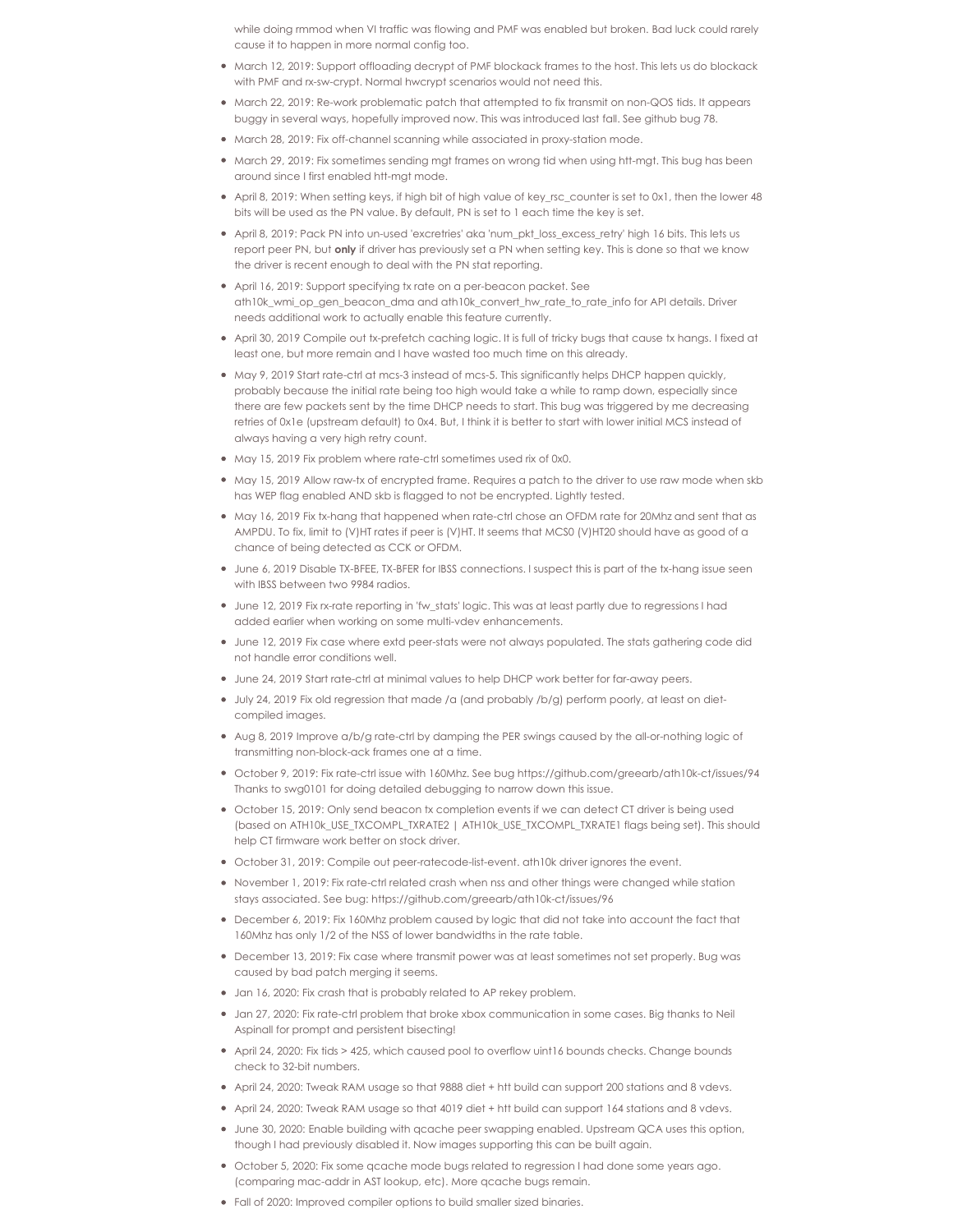#### See [Release](http://www.candelatech.com/downloads/ath10k-10-4b/ath10k_release_notes_5.txt) notes for details.

#### **[firmware-5-ct-full-community-13.bin](http://www.candelatech.com/downloads/ath10k-10-4b/firmware-5-ct-full-community-13.bin) 9980 | [9984](http://www.candelatech.com/downloads/ath10k-9984-10-4b/firmware-5-ct-full-community-13.bin) | [4019](http://www.candelatech.com/downloads/ath10k-4019-10-4b/firmware-5-ct-full-community-13.bin) | [9888](http://www.candelatech.com/downloads/ath10k-9888-10-4b/firmware-5-ct-full-community-13.bin)**

No CT-HTT-MGT feature, no upstream features compiled out (no diet), available for commercial and noncommercial use at no charge.

# **[firmware-5-ct-community-13.bin](http://www.candelatech.com/downloads/ath10k-10-4b/firmware-5-ct-community-13.bin) 9980 | [9984](http://www.candelatech.com/downloads/ath10k-9984-10-4b/firmware-5-ct-community-13.bin) | [4019](http://www.candelatech.com/downloads/ath10k-4019-10-4b/firmware-5-ct-community-13.bin) | [9888](http://www.candelatech.com/downloads/ath10k-9888-10-4b/firmware-5-ct-community-13.bin)**

No CT-HTT-MGT feature, some un-used and/or useless upstream features compiled out (diet), available for commercial and non-commercial use at no charge.

#### **[firmware-5-ct-non-commercial-13.bin](http://www.candelatech.com/downloads/ath10k-10-4b/firmware-5-ct-non-commercial-13.bin) 9980 | [9984](http://www.candelatech.com/downloads/ath10k-9984-10-4b/firmware-5-ct-non-commercial-13.bin) | [4019](http://www.candelatech.com/downloads/ath10k-4019-10-4b/firmware-5-ct-non-commercial-13.bin) | [9888](http://www.candelatech.com/downloads/ath10k-9888-10-4b/firmware-5-ct-non-commercial-13.bin)**

No CT-HTT-MGT feature, swbmiss, beacon filtering, roaming code, descriptor-mgt compiled out, supports rxsw-crypt (commercial use not allowed unless you have a license from Candela Technologies.

### **[firmware-5-ct-non-commercial-full-13.bin](http://www.candelatech.com/downloads/ath10k-10-4b/firmware-5-ct-non-commercial-full-13.bin) 9980 | [9984](http://www.candelatech.com/downloads/ath10k-9984-10-4b/firmware-5-ct-non-commercial-full-13.bin) | [4019](http://www.candelatech.com/downloads/ath10k-4019-10-4b/firmware-5-ct-non-commercial-full-13.bin) | [9888](http://www.candelatech.com/downloads/ath10k-9888-10-4b/firmware-5-ct-non-commercial-full-13.bin)**

No CT-HTT-MGT feature, no upstream features compiled out (no diet), supports rx-sw-crypt (commercial use not allowed unless you have a license from Candela Technologies.

These htt-mgt firmwares require a driver patch. See release notes.

#### **[firmware-5-ct-htt-mgt-community-13.bin](http://www.candelatech.com/downloads/ath10k-10-4b/firmware-5-ct-htt-mgt-community-13.bin) 9980 | [9984](http://www.candelatech.com/downloads/ath10k-9984-10-4b/firmware-5-ct-htt-mgt-community-13.bin) | [4019](http://www.candelatech.com/downloads/ath10k-4019-10-4b/firmware-5-ct-htt-mgt-community-13.bin) | [9888](http://www.candelatech.com/downloads/ath10k-9888-10-4b/firmware-5-ct-htt-mgt-community-13.bin)**

If unsure, this is the suggested firmware to use.

Has CT-HTT-MGT feature, features not in upstream driver are compiled out (diet mode). Available for commercial and non-commercial use at no charge.

#### **[firmware-5-ct-full-htt-mgt-community-13.bin](http://www.candelatech.com/downloads/ath10k-10-4b/firmware-5-ct-full-htt-mgt-community-13.bin) 9980 | [9984](http://www.candelatech.com/downloads/ath10k-9984-10-4b/firmware-5-ct-full-htt-mgt-community-13.bin) | [4019](http://www.candelatech.com/downloads/ath10k-4019-10-4b/firmware-5-ct-full-htt-mgt-community-13.bin) | [9888](http://www.candelatech.com/downloads/ath10k-9888-10-4b/firmware-5-ct-full-htt-mgt-community-13.bin)**

Has CT-HTT-MGT feature, no upstream features compiled out (no diet), available for commercial and noncommercial use at no charge.

# **[firmware-5-ct-non-commercial-htt-mgt-13.bin](http://www.candelatech.com/downloads/ath10k-10-4b/firmware-5-ct-non-commercial-htt-mgt-13.bin) 9980 | [9984](http://www.candelatech.com/downloads/ath10k-9984-10-4b/firmware-5-ct-non-commercial-htt-mgt-13.bin) | [4019](http://www.candelatech.com/downloads/ath10k-4019-10-4b/firmware-5-ct-non-commercial-htt-mgt-13.bin) | [9888](http://www.candelatech.com/downloads/ath10k-9888-10-4b/firmware-5-ct-non-commercial-htt-mgt-13.bin)**

Has CT-HTT-MGT feature, swbmiss, beacon filtering, roaming code, descriptor-mgt compiled out, supports rxsw-crypt (commercial use not allowed unless you have a license from Candela Technologies.

#### **[firmware-5-ct-non-commercial-full-htt-mgt-13.bin](http://www.candelatech.com/downloads/ath10k-10-4b/firmware-5-ct-non-commercial-full-htt-mgt-13.bin) 9980 | [9984](http://www.candelatech.com/downloads/ath10k-9984-10-4b/firmware-5-ct-non-commercial-full-htt-mgt-13.bin) | [4019](http://www.candelatech.com/downloads/ath10k-4019-10-4b/firmware-5-ct-non-commercial-full-htt-mgt-13.bin) | [9888](http://www.candelatech.com/downloads/ath10k-9888-10-4b/firmware-5-ct-non-commercial-full-htt-mgt-13.bin)**

Has CT-HTT-MGT feature, no upstream features compiled out (no diet), supports rx-sw-crypt (commercial use not allowed unless you have a license from Candela Technologies.

#### **Ath10k CT 10.4 Release 10**

- Fix an assert related to tx scheduling. This hopefully fixes what appears to be a regression that I added some time back.
- Other stability improvements, including regression fixes from some tricky bugs introduced in earlier releases.
- Allow compiling for IPQ4019 chipset.
- Firmware will now send txbf frames to the host (driver) if the TXBF (0xF00000001) set-special feature is enabled, or when the radio is in monitor mode. But, if the frame is consumed by the txbf\_cv logic, then the pkt cannot be delivered to the host in this manner. Instead, a WMI event will be sent and host can find the txbf\_cv data in shared mmory. See ath10k\_wmi\_event\_txbf\_cv\_mesg() in ath10k-ct driver.
- Support rx-all-mgt option. When enabled, the firmware will deliver all management frames that it can to the host. No RX filters are changed when this option is enabled.
- Fix at least some problems with sending tx-beamforming frames to SU-MIMO peers. Looks like this was a regression in my code.
- Fix a crash in rate-ctrl due to nss mismatch. This was something Iintroduced while trying to fix other bugs in rate-ctrl some time back.
- Attempt to fix a sw-peer-key object leak in IBSS mode. The peer key code is very complex, and shares some pointers as union members. I think I fixed at least some of the issues, but would not be surprised if more exist.
- Improve ath10k user guide to document CT firmware features: https://www.candelatech.com/ath10kug.php
- Add ct-special option to configure the txbf sounding time. See ath10k-ug.php
- Fix crashes related to deleting peers while they are in power-save mode. Reported by LEDE user on r7800 with 9984 NIC.
- Make rate-ctrl txbf probe work better. If enabled, the rate-ctrl logic will periodically send out probes at an NSS that can to txbf. Previously, txbf probes would not reliably happen if both AP and peer had the same nss (ie, 2x2 talking to 2x2). To enable this feature, you need to enable the fwtest-cmdid number 20.
- Report rx-timeout error counters. These were previously un-reported, though the field existed in the wmi struct already.
- txbf: Ignore frames not destined for us. If NIC is in promisc mode, it could acquire and process NDPA frames that were not destined for it. Check the dest-MAC and ignore frames not for us (pass them up the stack for monitor mode instead of save them in the peer's rate-ctrl logic.)
- Add custom-stats support, for rx-reorder-stats. Similar to what I did for wave-1.
- Disable AMSDU for IBSS. This now matches what I did for peregrine. It seems to work better this way, though I did not debug it in detail.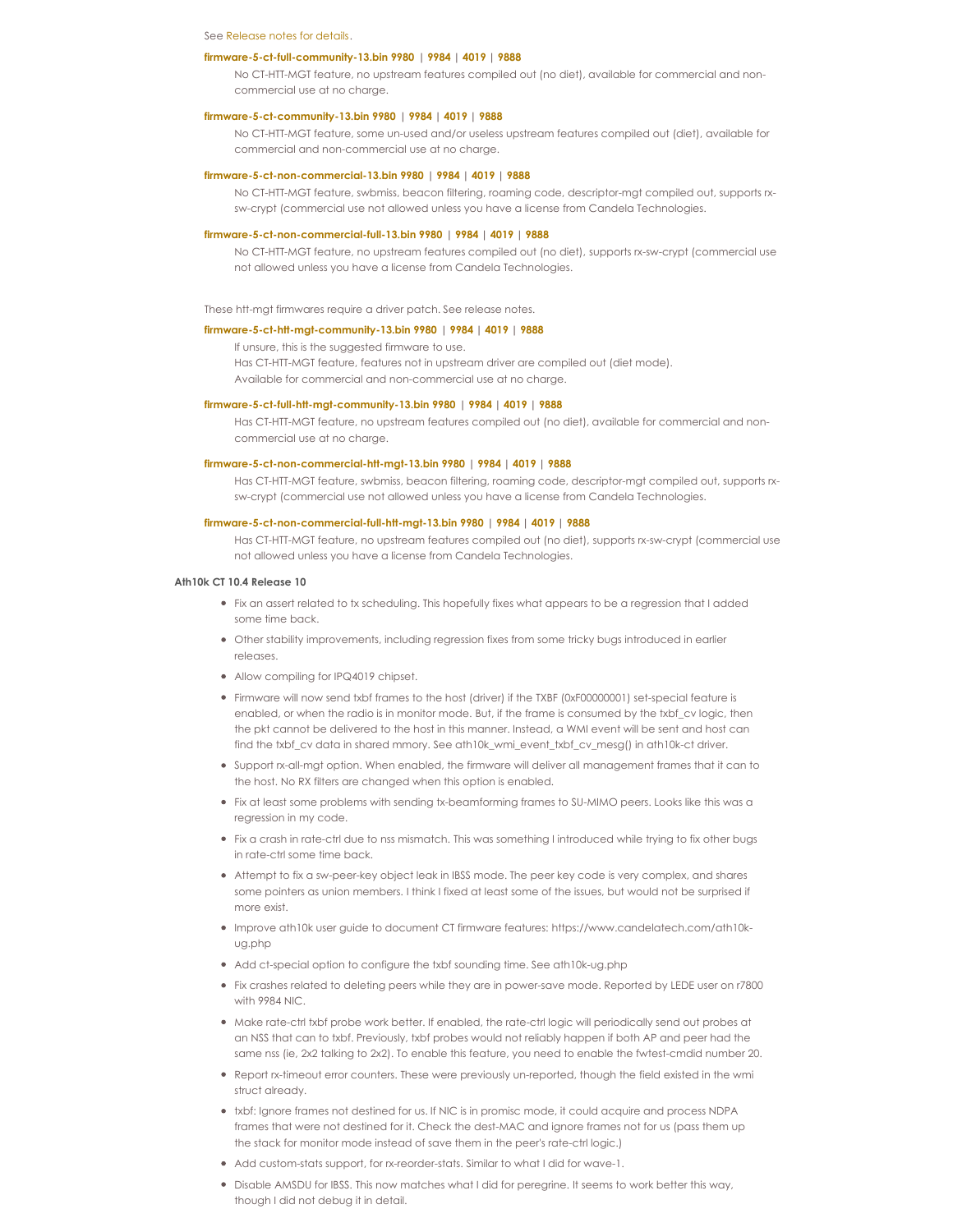- Enable the set-special command to re-enable AMSDU for IBSS if user wants to experiment.
- Fix bug where dbglog did not disable IRQs, so if you made dbglog messages from the IRQ handler, it could cause corruption that could crash the firmware and/or corrupt the log message buffers.
- Don't assert if there are no buffer descriptors for RX of non-data frame.
- Retry any stuck block-ack sessions every 20 seconds instead of just disabling BA for ever when we get too many failures.
- Fix SGI flag when reporting tx-rate info. The flag moved since wave-1 days, and Idid not notice that when I ported my changes forward to wave-2.
- Allow disabling special CCA handling for IBSS txqs. Earlier testing indicated this might improve throughput in some testing on 9984 chips in IBSS mode, but subsequent testing looks about the same without it. Since Ido not really understand what this setting exists for, leave it at upstream defaults. A new set-special API command (0x12) can be used to enable this hack for testing. Setting 0x1 bit disables special CCA handling for non-beacon IBSS txqs, setting 0x2 bit disables it for beacon queues as well.
- When calculating the rx-address filter (affects ACK & BLOCK-ACK, among other things), to not add in monitor interfaces if other interfaces are up. There is no need for a monitor device to ACK frames.
- Fix key leak in monitor mode.

### **Ath10k CT 10.4 Release 9**

- Build images for the 9888 chipset.
- Fix channel parsing for vht160 mode. Should be compatible with the way ath10k wants to do it, and hopefully doesn't break whatever driver wants to do it the new and weird way.
- Disable WAR that ignored the driver setting opmode to 80Mhz on a NIC that supports 160Mhz. This WAR broke the ability for a station to configure itself to only 80Mhz on these chips.
- Port forward rate-ctrl change from 10.1 CT firmware that will cache tx-status if the rate-ctrl object is not currently swapped in from the host memory. This keeps the rate-ctrl logic from getting stuck at low rates when using 30+ stations and fast UDP download to all of them. This is implemented a bit differently from 10.1, hopefully better. Might can backport that some day if desired.
- Use the patch-allocram for 9888 target. This should save a bit of RAM, and gives good debugging hooks in case we need to go exploring.
- Let driver configure larger max-amsdu (up to 31 is allowed). This improves tx rate somewhat when packets are small.
- Probe requests logic had an un-initialized variable that could cause them to be sent at invalid tx rates. This was introduced by me some time ago. It is now fixed.
- Allow compiling with gcc 4.7 and fix the many compile warnings it found. Most were probably not serious, but a few, especially for the 9888 target, might have caused buffer overflows and such.
- Backport latest 3.4.71 firmware to this code base.
- Compile out COEX code in diet builds in order to save memory.
- Backport latest 3.4.82 firmware to this code base.
- Fix some type-safety issues in WDS logic. Might fix WDS mode in CT firmware.
- Comment out a line of code in wlan\_vdev.c that came in with 3.4.71 and made multiple vdev performance with 9888 (at least) work poorly.
- Modify firmware to not ask for txq prefetch for self-peers. It is useless, at best, since the driver has no idea about self-peers since the AST-add event is not sent to the driver, and thus will not be able to fetch anything.
- The firmware tries to cache rate-ctrl objects in the host (driver) memory. But, with lots of active stations, this appears to cause constant cache swapping and in the end, rate-ctrl fails to work well at all. CT Firmware has lots of RAM savings, especially when using fewer than 64 vdevs, so allow users to configure more than the default of in-ram rate-ctrl objects. As long as firmware RAM is available, allocating as many rate-ctrl objects as possible (up to number of peers) is probably a good idea. Setting value to 0 means use firmware defaults.
- Fix channel reservation logic. This has been broken for a long time in CT firmware, at least when using multiple station vdevs. Somehow, it mostly worked before, but the bug became appearant lately. Tracked it down and fixed it I did.
- Fix key-setting bug that broke sending the EAPOL 2/4 in some cases. This was a bug Iintroduced some time back while trying to fix .11r and simplify the key handling logic. (Patch to wpa\_supplicant fixed the race with sending the 4/4 and setting the key...un-patched supplicant will still have this race and the 4way auth will not work as reliably.)
- Increase amount of active-tids that can be scheduled. This fixes a tx-stall seen with many station vdevs.
- Fix bug in upstream code that would cause the maximum peer to never be scheduled for tx.
- Fix crash when some rate indices had zero available rates. This was seen when specifying that a station should only transmit on VHT-MCS 31 when peer was only a 3x3. Probably other ways of getting zero ratesets would also trigger this.
- Inspect beacons, and wake a station vdev if we detect the AID in the beacon TIM IE. This fixes the case where you ping from AP to a power-save station and the station takes 10+ seconds to respond.
- Fix 802.11s mesh interfaces, specifically beaconing was broken. And, there was a crash related to mesh when a monitor interface was the last vdev in the firmware. That is fixed as well.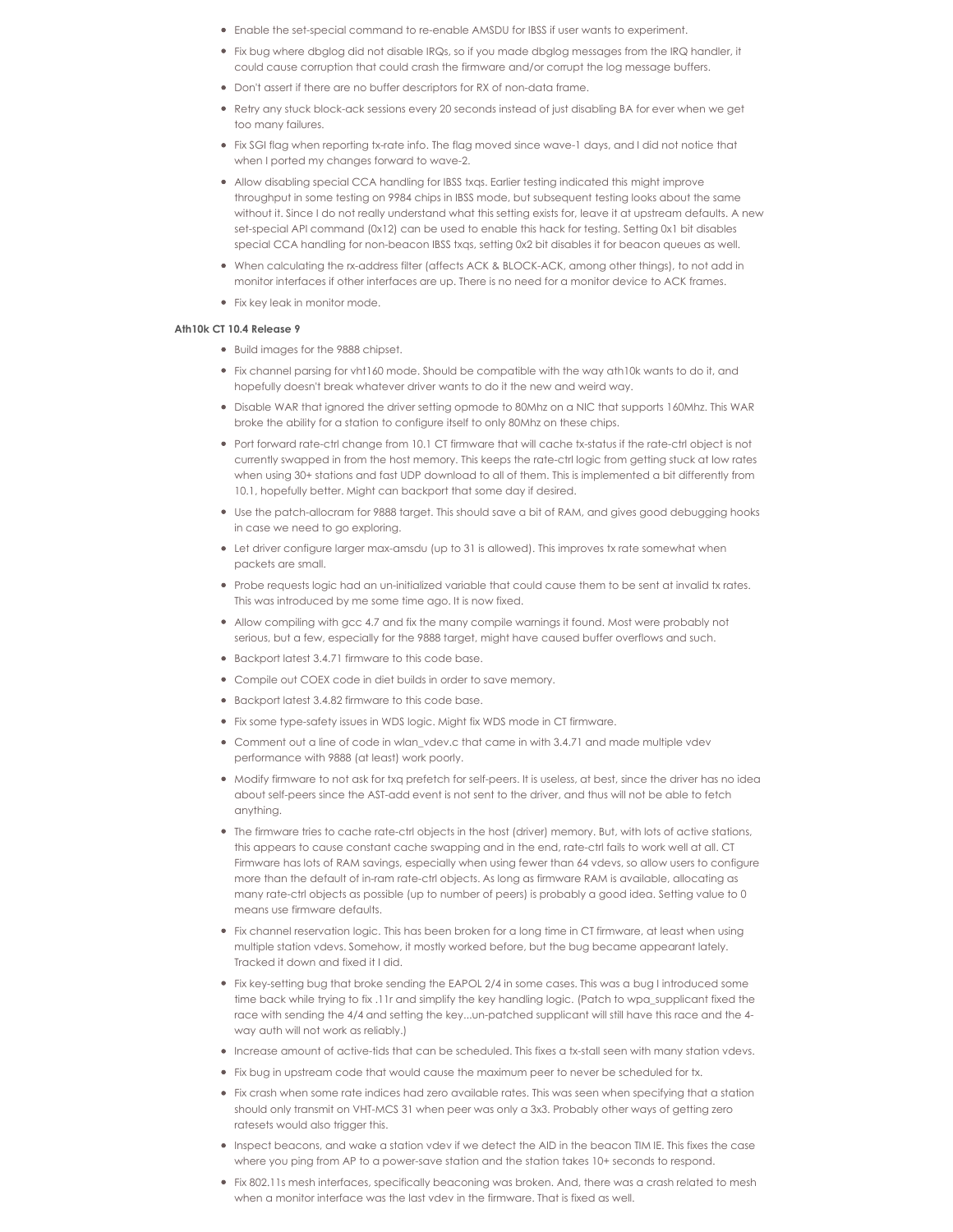- Add wmi message to allow host to inspect txbf-cv data. Disabled by default, use the set-special API to enable. See 4.9 ath10k-ct driver for syntax.
- Fix problem with mesh where ARPs could not be sent. This was due to the firmware tx-scheduler having boundary-condition errors when there was only peer-0 wanting to transmit. Possibly peer-0 would always have issues and it was only detected in the mesh test case?

### **Ath10k CT 10.4.3 Release 8**

- Backport 10.4.3.3.92 changes from upstream.
- Optimize for memory, especially the DIET (trimmed) builds. qboost and RTT are disabled in diet builds now. Neither seem that useful for normal wifi work, and qboost is not used by the ath10k driver at present anyway.
- Consolidate and re-work block-ack to not need a timer per session. Instead use one timer and walk all sessions at expiry. Saves a nice bit of RAM, and is cleaner fix for a previously worked-around use-afterfree timer crash bug, but hard to test properly. Please report any BA issues.
- Diet build now supports 64-vdevs (128 sta, etc) on 9984 and 9886 hardware, 9980 supports 48 vdevs.
- Enable 160Mhz capability flag. Haven't actually tried to see if it can actually function at 160Mhz bandwith.
- Allow compiling for 9886/9888 chipset. This NIC seems to work pretty well so far, tested on a 9886 NIC from Compex.
- Auto-calculate the 'base' MAC address. This lets us create vdevs with a MAC address range differing from the 'real' MAC of the radio and still keep a tight BSSID-Filter mask.
- Fix assert related to prefetch-sched logic when completion comes in after peer object was deleted and then quickly re-used.
- set-special: Some: Many of the set-special options are not supported by 10.4 firmware. Setting THRESH62, NOISE\_FLR\_THRESH, MAX\_TXPOWER, and MAX\_PER\_THR should work in previous releases. STA\_TXBW\_MASK, RIFS\_ENABLE is not supported. PDEV\_XRETRY\_TH is not supported (or needed). WMI\_WD is not supported (WMI WD is not enabled in 10.4 firmware)
- Fix some crashes related to tx-callbacks in the firmware when deleting peer (and tid) objects.

#### **Ath10k CT 10.4.3 Release 7**

- Fix regression that broke mu-mimo, among other things. MU-MIMO does not work with rxsw-crypt enabled, however.
- Fix htt-mgt-tx for 4.5 and higher kernels. Problem was that mgt tid and non-pause tids were being converted to non-qos tid, which means that mgt frames were going onto the air with 10 bytes of junk on the end.

This same bug might have make APs using this firmware not be able to associate with /a/b/g stations as well, but not certain of that.

- Fix memory corruption relating to passing the wrong value to methods taking void pointers as context. While fixing this, convert several classes of void pointers into typed pointers so that the compiler can catch stupid mistakes. This was in core code, so both 9980 and 9984 will benefit.
- Fix memory corruption in iq-cal logic for 9984 (and probably 9888 if I compile for that) chipsets. Basic problem was poor code quality causing buffer overflow in a structure located in SRAM storage.
- Return stats when no vdevs are active. Seems this was a regression added to the upstream firmware at some point.
- Allow compiling out the peer-caching (swap to host) logic. It breaks use-case of having multiple STA vdevs connected to one AP, and Isuspect it might be cause of instability in many station load test case.
- Merge in upstream 10.4.3.3-25 code.
- Fix, or at least work-around asserts in rate-ctrl code with TCP download test.
- Lots more tweaks to rate-ctrl logic.
- Fix regression bug with htt-mgt and OPEN APs.

#### **Ath10k CT 10.4.3 Release 6**

- Fix regression bug that broke encryption.
- Tested with 36 station vdevs.
- Disable WMI keepalive timer. It was not actually working properly and was crashing due to calling a function-pointer that was NULL. Can properly re-enable it later if it turns out wave-2 firmware/hardware actually has WMI hang issues.
- Ensure key event is sent on error when AST is full. Saves 3-second timeout under RTNL lock in the driver in cases where not enough AST entries are allocated.
- Pull in changes from the CNSS.BL.3.0.2-00068-S-1 release.
- Fix NPE crash when removing vdev. Looks like frame completion logic was trying to access a just-freed peer object, and so it crashed. So, protect against NULL pointers in this case.
- Fix several crashes related to removing peers, especially when deleting a partially created peer.
- Fix more asserts related to running out of peer-key objects and similar.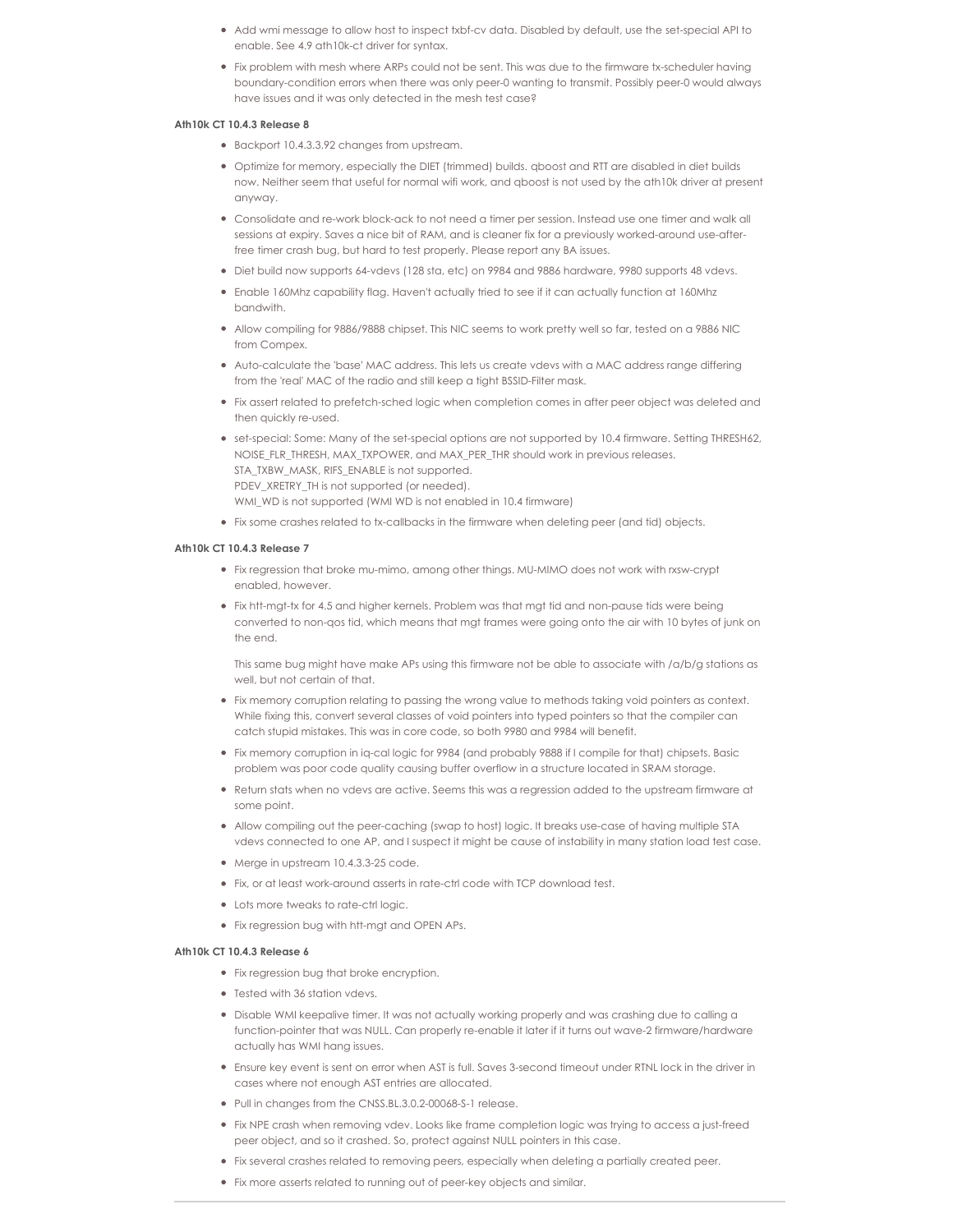# **Ath10k CT 10.4.3 Release 5**

- Fix AP mode. I had introduced a regression in the rx-filter concurrency logic in Release 4. In addition, there were some other bugs in AP mode when using htt-mgt that are resolved.
- Ensure mgt frames use proper management rate in htt-mgt mode. This significantly improves the ability to associate. This had not worked properly since the introduction of htt-mgt logic. Images compiled without htt-mgt would not have had this bug.
- Support CT Ratemask feature (ability to disable any rate or set of rates).
- These firmware images all have memory poisoning debugging enabled...I will need to remove that in future builds, and that will probably improve performance.

# **Ath10k CT 10.4.3 Release 4**

- 10.4 is now mostly feature-compatible with older 10.1 CT firmware.
- Fix IBSS + STA concurrent use. It mostly worked, but needed to remove some asserts that seemed overly restrictive. (NOTE: Still see issues with IBSS + other vdev combinations, IBSS works best by itself currently.)
- Fix ANQP queries to APs with which the station is not currently connected. The station will now use the bss-peer if actual peer is unknown. This changes some behaviour for how mgt frames to unknown peers is handled. This appears good for ANQP/GAS, but possibly there are other test cases where the old logic was needed?
- Return temperature for the 4 ADC units in the register-dump stats.

Fix TID mapping: When host requests one of the special TIDS, such as HTT\_DATA\_TX\_EXT\_TID\_NON\_QOS\_MCAST\_BCAST, then the firmware should NOT attempt to re-map this to AC/TID. Instead, pass it unchanged into the lower code. This lets null-func packets go out as truly non-qos frames instead of turning them into QoS best-effort frames and then letting block-ack work (or not, or at least not fast enough, in my testing). May require host patch to set the TID to HTT\_DATA\_TX\_EXT\_TID\_NON\_QOS\_MCAST\_BCAST as needed to make good use of this firmware. This change only affects station mode.

- Allow over-riding thresh62\_ext. The other 'special' cmd IDs involving CTS timing have not been implemented yet.
- Enable CT Management-over-HTT firmware variants. These are \*NOT\* compatible with stock drivers. Stock 10.4 has somewhat similar HTT mgt API already, so this is mostly to be compatible with earlier firmware and to make sure all frames go through the same code path instead of using the MGT specific packet-transmit API that stock firmware uses.
- Allow monitor mode to receive 'Association Request', block-ack action frames, nodata frames, TYPE-CTL frames. Previously, these were not delivered to the WMI interface, and the kernel driver is configured to drop mgmt frames in the normal RX htt datapath, so host never saw them. This makes sniffing with ath10k a lot more useful. When no monitor devices are active, the firmware reverts to the previous behaviour. I guess the idea is that this is an optimization and keeps some unneeded frames off the host.
- Enable setting noise-floor-threshold and min-cca-power. If set, this will over ride the defaults, including eeprom (though firmware ignores these settings in the eeprom anyway.) Don't mess with this unless you understand the consequences. But, if set properly, noise-floor-threshold tweaking may fix ETSI CCA adapatibility test failures.
- Allow disabling firmware-added legacy, HT and VHT related IEs in probe requests. The host can do a better job of adding these, and this keeps there from being duplicated IEs in probe requests. Requires kernel patch to take advantage of these new features. NOTE: Flags values changed from 10.1 FW since 10.4 stole the bits I was using.
- Ensure that off-channel packets sent on 5Ghz band do not use CCK encoding rates (which are only valid on 2.4Ghz band). This fixes at least one problem with ANQP queries to APs on the 5Ghz band.
- vdev-up logic was resetting the mcast/bcast and non-data rate-ctrl codes to default values. This overrode any settings that the driver may have previously set, breaking the driver's ability to properly specify rates.

So, a check has been added so that if the driver has set the mcast rate before the vdev-up command happens, then the mcast, bcast, and non-date rate control settings are not modified. It is assumed that if the driver is setting mcast rate, then it is also setting the rest. The Candela kernel driver patches do this at least.

In additiona, add the off-channel fixup logic for mcast/bcast frames as well, just in case those can be sent as off-channel frames.

- Allow setting a global maximum tx-power. This is to allow a user to be as sure as possible that the hardware will never transmit above thsi power level. See CT kernels for a patch that enables setting this value.
- Allow tuning the g\_rc\_rate\_max\_per\_thr value. This rate-ctrl tunable defaults to 50, and some reports indicate that setting this to a higher value (70, for instance), may make performance better in a crouded RF environment.
- Remove EAPOL M1, M4 snooping. This logic attempted to stop any DATA frames from being transmitted until the M4 was successfully sent (for STA, IBSS), and until the M1 had been sent for AP mode. This was breaking 802.11r roaming because the 4-way is only done at the initial connection, not on subsequent roams.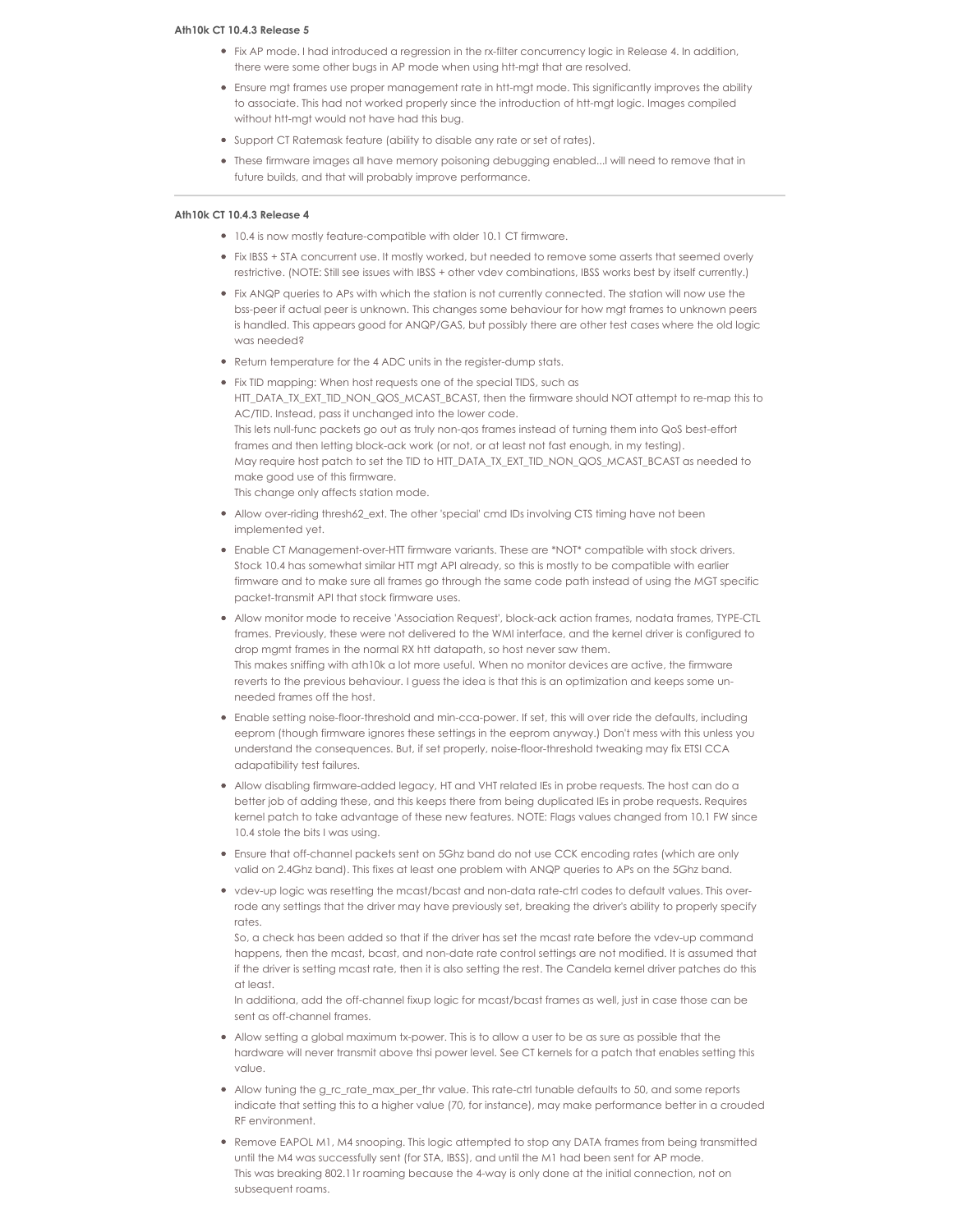If the host/driver allows data frames before encryption keys are set, then possibly this opens up a race where un-encrypted frames could hit the air. Linux, at least, will not send in-appropriate send frames to an un-authorized peer, so my change should be safe on Linux. Possibly other OS's might have issues.

- Compile out some tx-descriptor debugging in the hot path. I have never seen this code find any bugs, so I'm assuming it is not needed.
- Add 'no-beacon-miss-ct' feature flag for 'diet' builds. This lets the host know that beacon-miss is not enabled so it can let mac80211 handle the beacon miss.
- When a user used a scan request that needed more than 5 buffers (many bssids, for instance) the scan logic ran out of local mgt buffers and then just failed to send more frames. Instead, use it's (now fixed) delay-time logic to wait a bit and send the rest of the frames 5ms or so later.
- Fix use-after free with the 'ps\_timer'. This caused us to crash after deleting a vdev (and after first creating several vdevs, which makes ps\_timer start to run).
- Support advanced pool-mgr memory poisoning and timer debugging. This will likely be compiled into specific images since it bloats the code and uses too much CPU cycles for normal production use.
- Fix using DBGLOG logic from IRQ and timer context.
- Optimize timer usage in vdevs by using a single timer and checking all vdevs 10 times per second. This saves quite a bit of RAM, and should not cause any significant degradation of timer-related services & features.
- Debug and work-around appearant 'va\_arg' bug in the firmware. Was more of a bother than anything, probably it does not cause any real harm except to confuse debugging efforts.
- Support up to 36 station vdevs (more testing is needed of course, but I could associate this many in a quick test.)
- Fix IBSS mode when using wave-2 mu-mimo adapter on both sides.

# **Ath10k CT 10.4.3 Release 3**

- Remove asserts that are no longer needed now than we can properly crash on bad memory access.
- Support rx-software-crypt (needed for multiple STA vdevs connected to same AP with encryption)
- Fix some use-after-free bugs and read-of-uninitialized-memory bugs in tx-scheduler logic, tx-descriptors, and resource-mgr logic.
- Make it harder to crash blockack logic.
- Optimize RAM, IRAM, and SRAM usage so that we can support 32+ vdevs.
- Support register-dump debugfs API from 10.1 CT firmware.
- Allow flushing all vdev, peers, tids with one WMI command.
- Allow not reserving channel on vdev start to improve connection time.
- Add no-bmiss-ct feature flag to let driver know firmware does not support beacon-miss.
- Fix crash I introduced earlier related to htt-tx status.
- Verify IBSS/ADHOC works. Tested bi-directional between another Peregrine ath10k and got about 150Mbps UDP traffic in each direction, so it seems stable. Still need to test wave2 <-> wave2 IBSS, possibly AMSDU bug exists in wave2 (it did in the older AR988X chips)
- More concurrency cleanup so we have the bulk of the rx-filter configuration in a single place.

# **Ath10k CT 10.4.3 Release 2**

- Fix problem where the NIC would hang instead of quickly crash if the firmware accessed bad memory (ie, read from a NULL pointer). I also fixed the decode tool to provide useful backtraces in this case, and made the dbglog buffers readable after a crash.
- Rebase against upstream version CNSS.BL.3.0.2-00056-S-1
- The diet build now disables SWBMISS code, verbose debugging (including pktlog). With this disabled, PRINTF logic in firmware can now be enabled, but it did not help so far with the NULL dereference problem.
- Fix some issues with 'make clean' type logic so that we can easily script builds.
- Enable tx-rate reporting. This requires kernel driver patches.
- Do not hard-code the vdev count to 17 (or 8, depending). Instead, just use the value the host requests.
- Ensure 'key-add' WMI command always gets an answer, even if the operation failed. Without this patch, the host may wait up to 3 seconds and then timeout if key-add fails. With driver patches, the key-add failure can be noticed as well.
- Add ability to read crash registers and debug-logs using the 'pingpong' method. This often works in case of bad CE/AXI related crash. Requires driver patches.
- Significant re-write of the concurrency logic in order to handle various vdev better.
- Support multiple station vdevs attaching to the same AP peer. Good for testing, probably not very useful for anything else.

#### **Ath10k CT 10.4 Release 1**

Mostly stock upstream firmware, with a few WMI credits patches.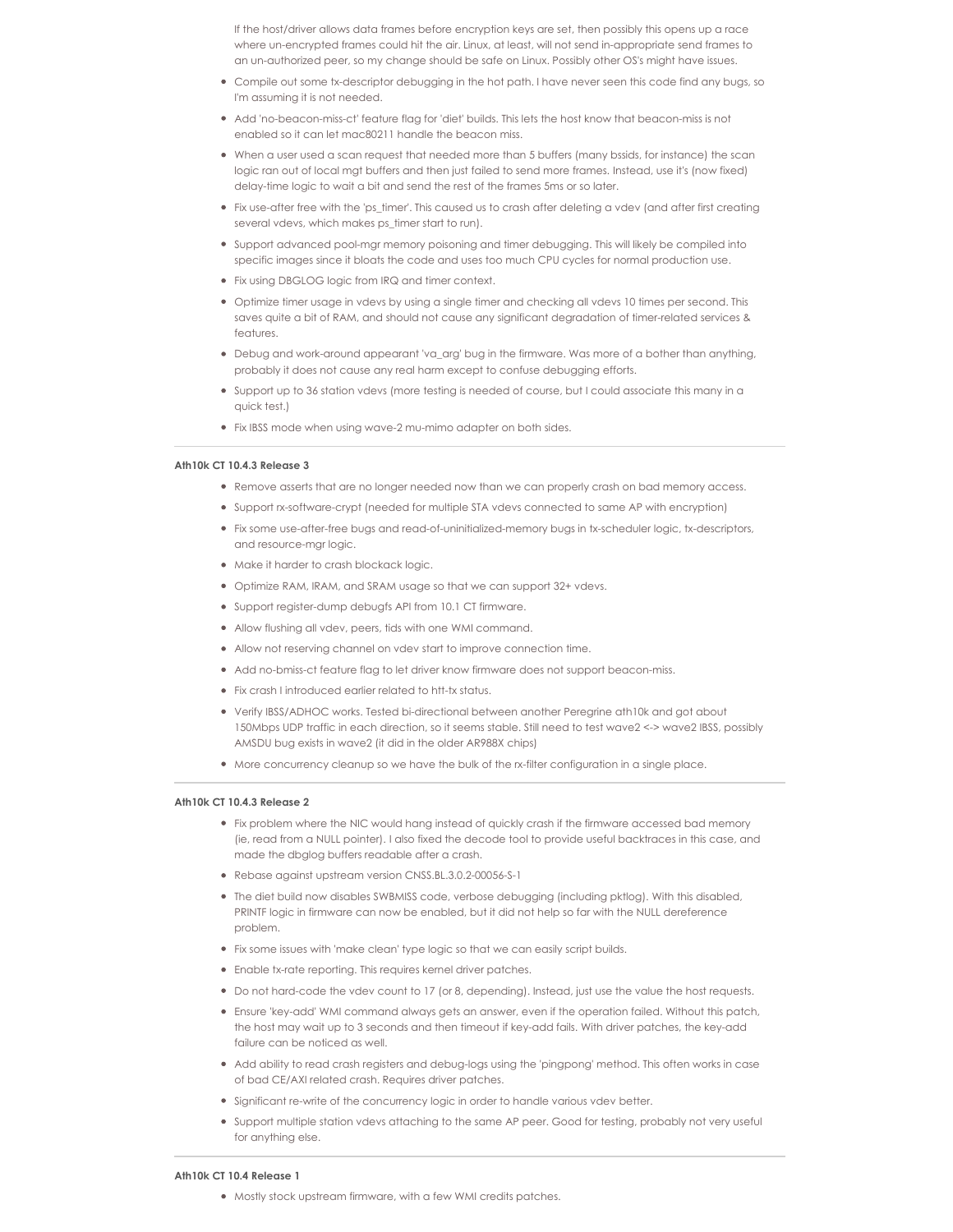Support WMI-NOP keep-alive timer (requires patched Candela 4.4 kernel).

# **CT Ath10k Advanced configuration**

The CT kernel 4.4 and later supports advanced per-NIC configuration options that over-ride and/or take the place of configuration that was previously done with ath10k module options (or hard-coded into the driver). This is done with a text file created by the user and placed into the firmware directory. This works with at least 10.1 and 10.4 CT ath10k firmware.

You can find the name of the file that the NIC will use by looking in ath10k debugfs. The first two entries show current config, and the 'fwcfg' entry shows the text file that it will use (prefixed by: /lib/firmware/ath10k):

```
[root@ath10k lanforge]# cat /debug/ieee80211/wiphy3/ath10k/firmware_info
directory: ath10k/QCA99X0/hw2.0
firmware: firmware-5.bin
fwcfg: fwcfg-pci-0000:05:00.0.txt
```
The file name cooresponds to the bus ID:

```
[root@ath10k lanforge]# lspci|grep Qual
03:00.0 Network controller: Qualcomm Atheros AR93xx Wireless Network Adapter (rev 01)
04:00.0 Network controller: Qualcomm Atheros QCA986x/988x 802.11ac Wireless Network Adapter
05:00.0 Network controller: Qualcomm Atheros Device 0040
```
Example for one of my systems configured for many station vdevs:

```
[root@ath10k lanforge]# ls -l /lib/firmware/ath10k/
total 16
-rw-r--r-- 1 root root 323 Apr 1 10:22 fwcfg-pci-0000:05:00.0.txt
drwxr-xr-x 3 root root 4096 Feb 23 15:37 QCA988X
drwxr-xr-x 3 root root 4096 Oct 13 17:29 QCA99X0
[root@ath10k lanforge]# cat /lib/firmware/ath10k/fwcfg-pci-0000\:05\:00.0.txt
# Created by LANforge. LANforge will over-write this file
# unless you add the string LEAVE-ME-Be (with last E also capitalized)
vd = 64peers = 128active peers = 128stations = 128
rate ctrl objs = 7# Do not change regdom unless you understand the consequences. You
# might make your device violate FCC and related regulatory requirements.
# The value is the ISO country-code, for instance 840 for USA.
readom = 840fwname = firmware-5-htt-mgt.bin
f<sub>W</sub>ver = 5nohwcrypt = 1
tx desc = 1024\text{max} nss = 3
tids = 256skid limit = 360max amsdus = 3
# Needed for some early WLE1216V5-20
#bname = WLE1216V5-2-board.bin
```
It is up to the user to configure sane values. In general, if you make changes to the defaults, and something crashes right as the firmware starts, you are probably running out of memory in the firmware or have some other invalid configuration. To see resoruce config after booting the firmware, look in dmesg or use some other way to look at kernel logs:

```
[root@ath10k lanforge]# journalctl -b 0|grep "wmi print"
Apr 01 12:08:23 ath10k.candelatech.com kernel: ath10k_pci 0000:04:00.0: wmi print 'P 129 V 8 T 411'
Apr 01 12:08:23 ath10k.candelatech.com kernel: ath10k_pci 0000:04:00.0: wmi print 'msdu-desc: 1424 sw-crypt: 1'
Apr 01 12:08:23 ath10k.candelatech.com kernel: ath10k_pci 0000:04:00.0: wmi print 'alloc rem: 24688 iram: 36596'
Apr 01 12:08:23 ath10k.candelatech.com kernel: ath10k pci 0000:05:00.0: wmi print 'P 72/72 V 36 K 216 T 298 msdu-desc: 102
Apr 01 12:08:23 ath10k.candelatech.com kernel: ath10k_pci 0000:05:00.0: wmi print 'free: 8488 iram: 11348 sram: 9676'
Apr 01 12:10:21 ath10k.candelatech.com kernel: ath10k_pci 0000:05:00.0: wmi print 'P 72/72 V 36 K 216 T 298 msdu-desc: 102
Apr 01 12:10:21 ath10k.candelatech.com kernel: ath10k_pci 0000:05:00.0: wmi print 'free: 8488 iram: 11348 sram: 9676'
```
# **Some example fwcfg files.**

**9984 firmware, full htt-mgt build, configured as AP supporting 98 connected stations.**

```
vdevs = 4peers = 100active_peers = 100
```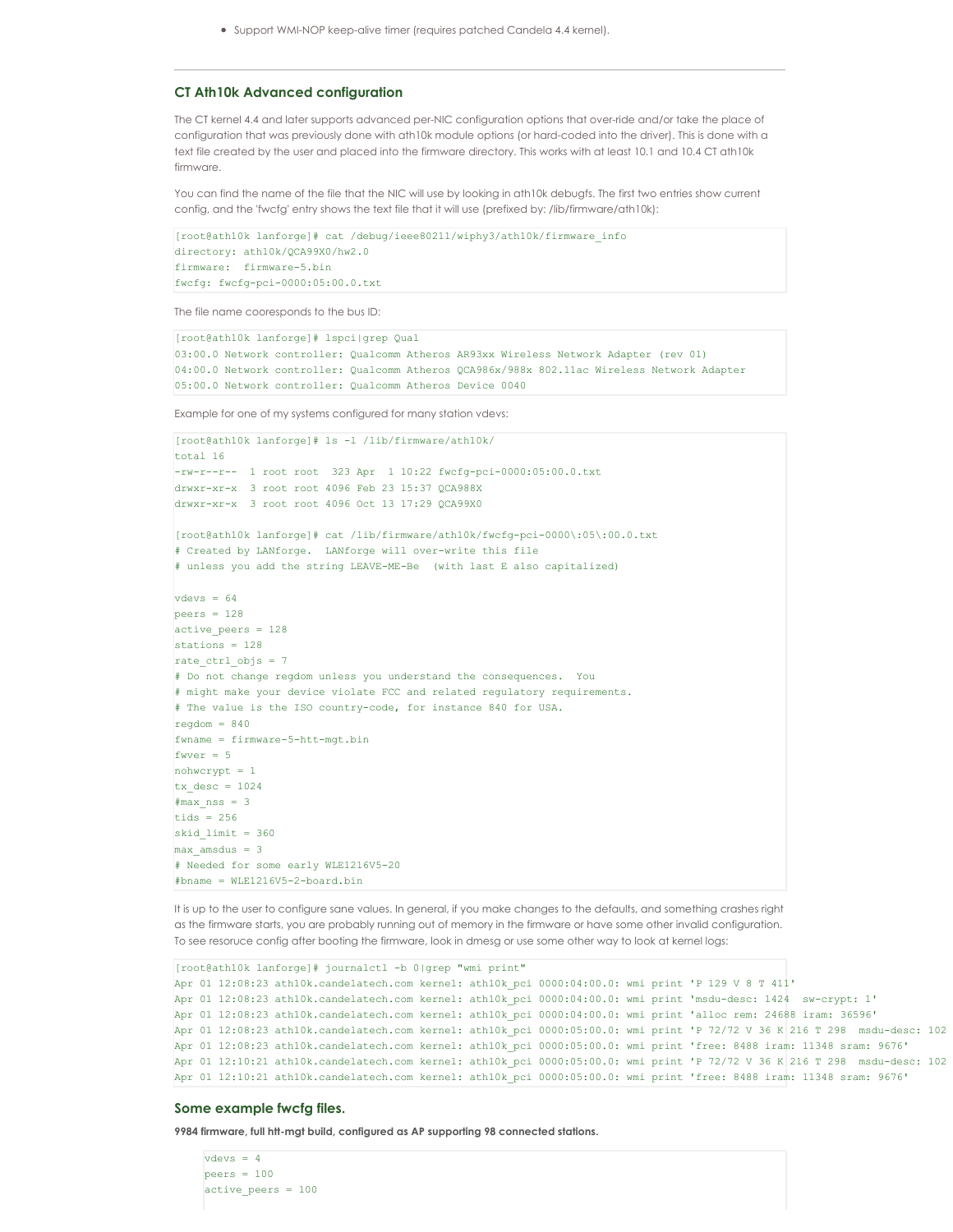```
stations = 100
rate_ctrl_objs = 7
regdom = 840#fwname = firmware-5-htt-mgt-b.bin
fwver = 5nohwcrypt = 0
ct\_sta\_mode = 0tx\_desc = 2200\text{Imax} nss = 3
tids = 256skid limit = 360max amsdus = 3
```
**9984 firmware, trimmed htt-mgt build, configured as AP supporting 173 connected stations.**

```
vdevs = 4peers = 175active_peers = 175
stations = 175
rate ctrl objs = 7regdom = 840#fwname = firmware-5-htt-mgt-b.bin
fwver = 5nohwcrypt = 0
ct sta mode = 0tx desc = 2200\text{max} nss = 3
tids = 400skid limit = 400max amsdus = 3
```
9984 firmware, trimmed htt-mgt build, configured as AP supporting 180 connected stations (Jun 2, 2020 and later builds).

```
vdevs = 8
peers = 180active peers = 180
stations = 180
rate_ctrl_objs = 7
regdom = 840#fwname = firmware-5-htt-mgt-b.bin
fwver = 5nohwcrypt = 0
ct\_sta\_mode = 0tx\_desc = 2200\text{Imax} nss = 3
tids = 450skid limit = 360max amsdus = 3
```
**4019 firmware, trimmed htt-mgt build, configured as AP supporting 162 connected stations.**

```
devs = 8peers = 147active peers = 147
stations = 147
rate_ctrl_objs = 7regdom = 840#fwname = firmware-5-htt-mgt-b.bin
fwer = 5nohwcrypt = 0ct\_sta\_mode = 0tx desc = 2000\text{max} nss = 3
tids = 450skid limit = 360max amsdus = 3
```
**9886/8 firmware, trimmed htt-mgt build, configured as AP supporting 202 connected stations.**

```
# 9888 chip
vdevs = 8
peers = 202
active_peers = 202
stations = 202
rate_ctrl_objs = 7reqdom = 840#fwname = firmware-5-htt-mgt-b.bin
```